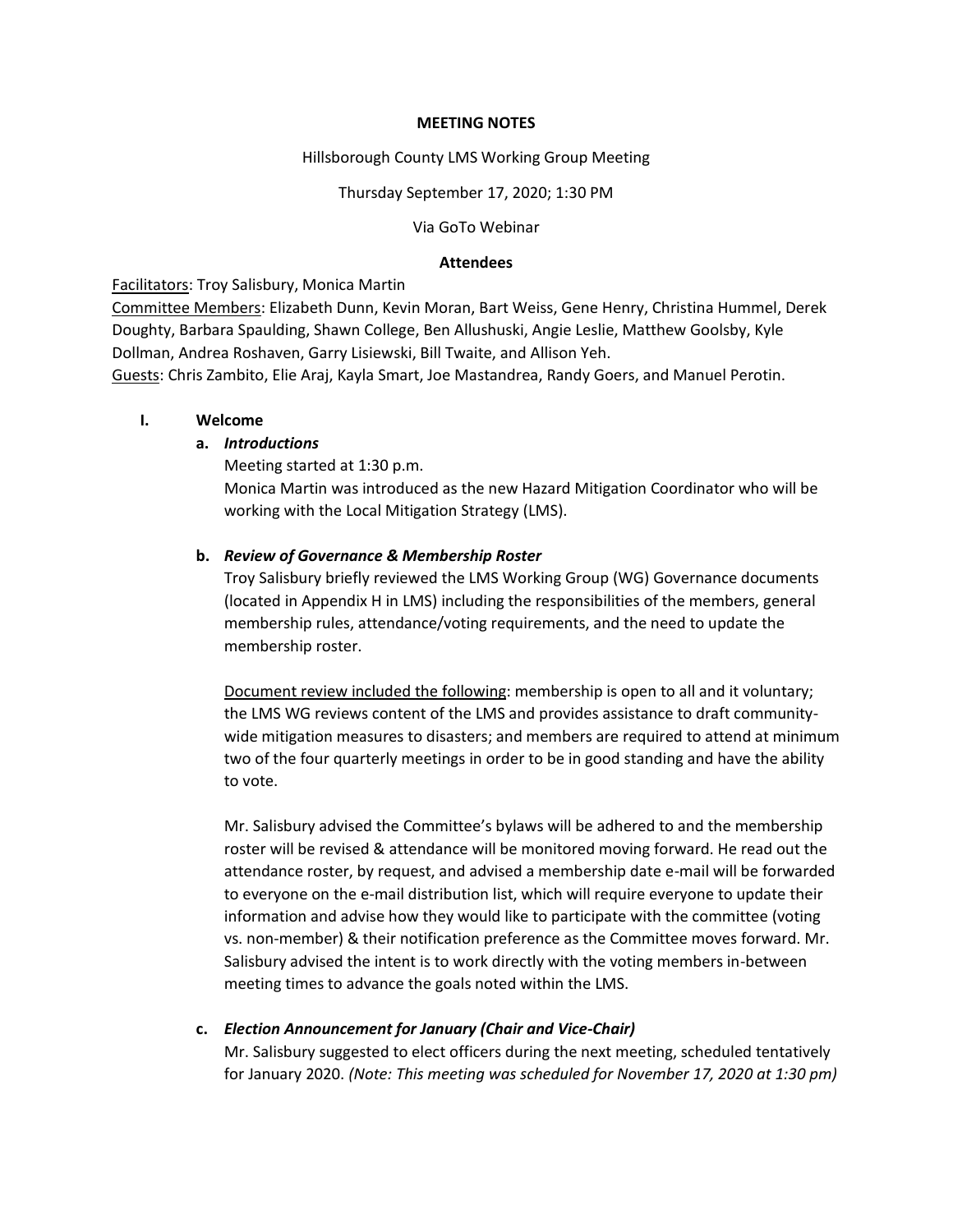### **d.** *Approval of Minutes (Previous Meeting)*

Minutes were approved (Motion to approve: Gene Henry, 2<sup>nd</sup> Barbara Spaulding, Approved unanimously)

# **II. Local Mitigation Strategy (LMS) Approval & Adoption**

# **a.** *Multi-jurisdictional approval and adoption*

Ms. Martin advised the LMS update has been approved and adopted. Ms. Martin and Mr. Salisbury acknowledged the Committee was very instrumental in getting it approved/adopted and special thanks was given to Chris Zambito, Christina Hummel and Mr. Henry for their help.

### **b.** *Press Release/News Story*

Ms. Martin advised both herself and Mr. Salisbury are currently working with Communications to get a press release/new story posted on the Hillsborough County website. Ms. Martin advised she will keep the Committee updated and forward the link to the article once it has been posted.

### **III. Potential Grant Projects**

# **a.** *County sponsorship of the Port Tampa Bay's Resilience Planning Grant (RPG) Project – INFORMATION ONLY*

Mr. Salisbury advised this grant is being done through the County because it is required to be submitted by a municipality or a county government. He noted the Port of Tampa Bay is working with Applied Sciences, and Mr. Henry is working there & assisting with this grant.

Mr. Henry emphasized this grant is truly a collaborative project. The Port of Tampa Bay has come together with Hillsborough County to foster a greater partnership and work towards making the community more resilient. They will be looking at: future conditions along with sea level rise (SLR) and its impacts on the surrounding significant services, as well as the immediate surrounding areas; and will be looking at the LMS and the Community Vulnerability Study; will be reviewing the recently completed resiliency grant done by Applied Sciences did with the City of Tampa and the Storm Surge Contamination Study. He noted they will look at the impacts from the various forms of flooding to the Port of Tampa Bay so they can have a better idea and adapt strategies and adaptation strategies to move forward.

# **b.** *Moyse's FMA Grant Mitigation Reconstruction Project – ACTION ITEM*

Bill Waite advised the Engineering & Operations Department have two clients, Moyse and DeMott, and both have homes that have flooded. He highlighted one application is proposed for the Flood Mitigation Assistance Program and the new program Building Resilient Infrastructure and Communities (BRIC), which will be for design and engineering for future submittal to the Flood Mitigation Assistance (FMA). Mr. Waite advised his team is helping to create and submit the applications, as well as test out BRIC to see if they can get it pushed through. He noted the client does have the ability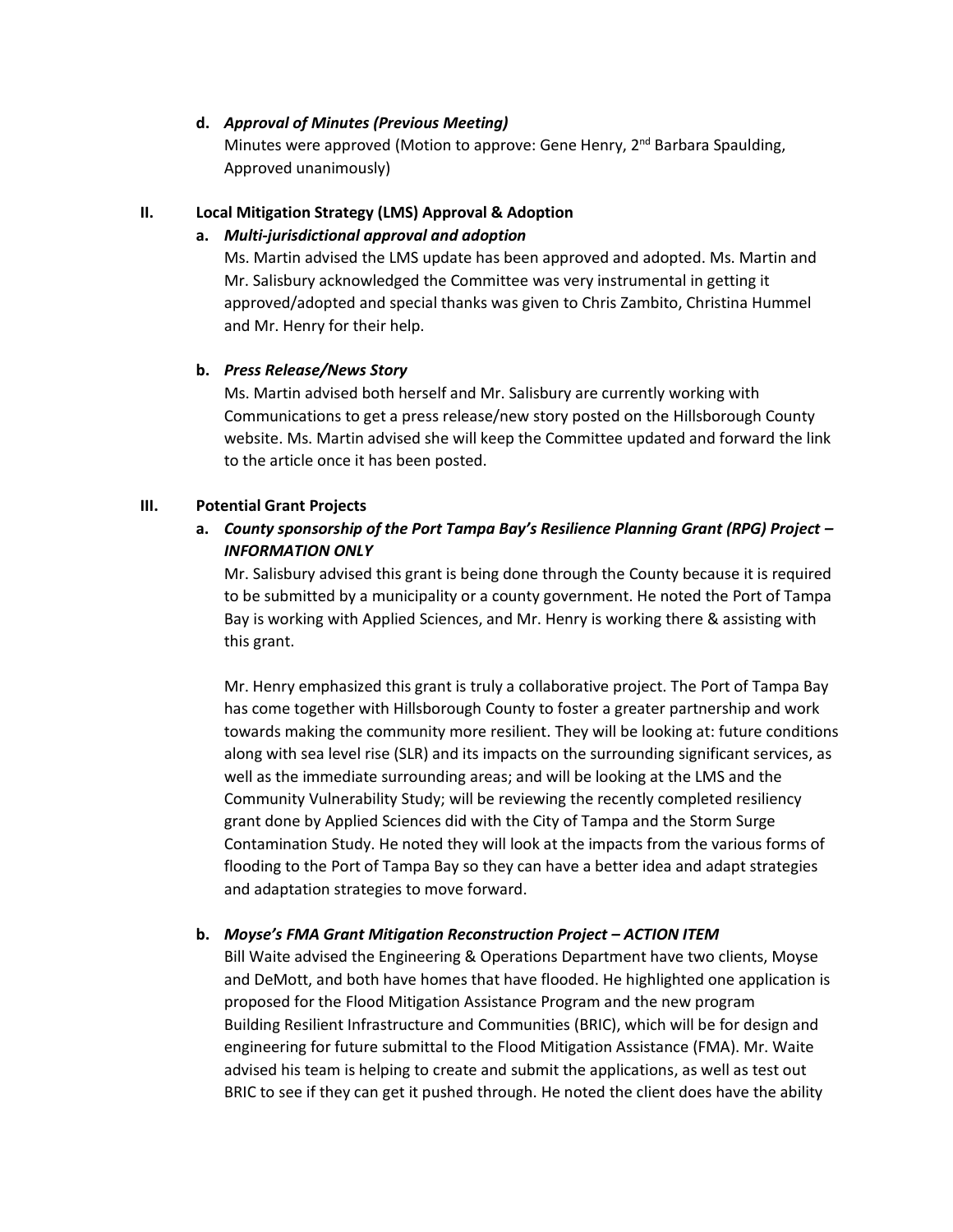to come back and request the FMA. They are setting the account up for the BRIC application with the FMA grant as a backup.

Mr. Waite advised the initial grant application for Mr. Moyse was submitted & approved but failed to get a time extension approved by FEMA. Therefore, the award is being withdrawn. Mr. Waite explained Mr. Moyse now needs a new application to move forward. Regarding Mr. DeMott, Mr. Waite explained the applicant applied last year and it was not awarded discrepancies with the cost analysis and the County became aware of that in June (2020).

Item was approved (Motion to approve: Mr. Henry, 2<sup>nd</sup> Tom Aderhold, Approved unanimously)

# **c.** *DeMott's Design Project – BRIC Grant (approximately \$25,000) or FMA (approximately \$400,000) – ACTION ITEM*

See notes above.

Item was approved (Motion to approve: Mr. Henry,  $2<sup>nd</sup>$  Ms. Spaulding, Approved unanimously)

# **d.** *City of Tampa - Lower Peninsula Northwest Stormwater Improvements Project – ACTION ITEM*

Ben Allushuski advised both City of Tampa projects are the same and are within a few blocks from each other. The Lower Peninsula Northwest Stormwater Improvements project area is located south of Euclid Ave in South Tampa, all the way down to the airport base. The Lower Peninsula Central Stormwater Improvements project area is located off of Manhattan Ave and the Hillsborough County schoolboard property. He advised the projects were born from the cooperatively funded project with the Water Management District a few years ago as an alternative analysis project. Mr. Allushuski advised the City is now putting these two projects up for future funding. Both projects include property acquisition of repetitive loss properties to construct retention ponds and pump stations in the future to provide flood reduction. He advised Applied Sciences did both analyses and both came back with favorable benefit cost ratios, making them great projects to move forward with. Mr. Allushuski also noted they will pursue cofunding opportunities with the Water Management District for the construction of these projects in the future, if that is an option.

Item was approved (Motion to approve: Mr. Moran, 2<sup>nd</sup> Mr. Doughty, Approved unanimously)

**e.** *City of Tampa -* **Lower Peninsula Central Stormwater Improvements Project** *– ACTION ITEM*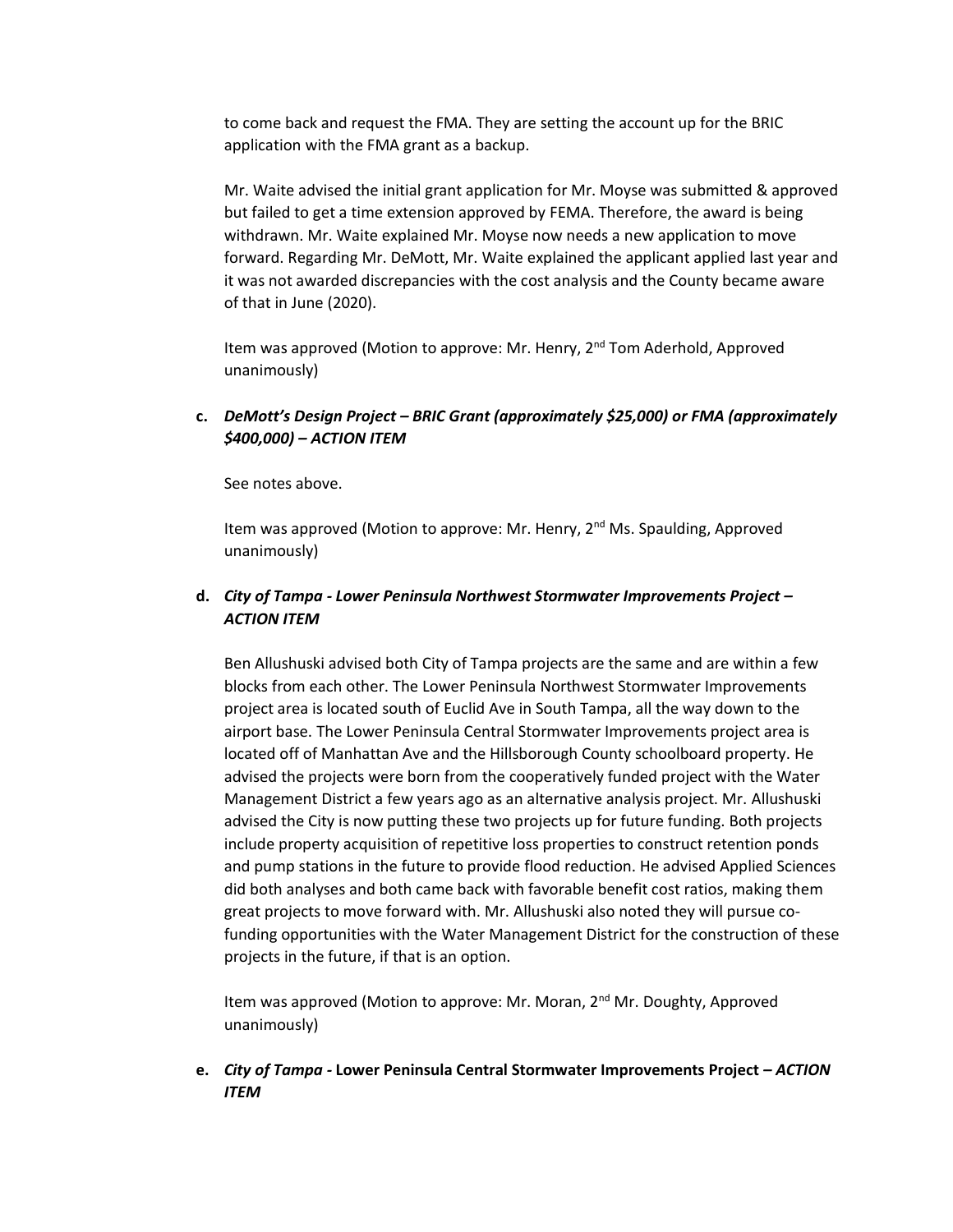See notes above.

Item was approved (Motion to approve: Mr. Moran, 2<sup>nd</sup> Mr. Aderhold, Approved unanimously)

\* As the meeting transitioned over to Old/New Business, Ms. Martin made an announcement to the group, starting Kyle Dollman is the new Floodplain Manager for the county and both Ms. Martin & Mr. Salisbury welcomed him.

### **IV. Old/New Business**

### **a.** *LMS and LMS WG Webpages*

Ms. Martin advised the LMS link under Emergency Management and the accompanying LMS WG link had both been updated. She asked the Committee to contact her with any input/suggestions/etc. as to what could be added next on these webpages to help the community at-large.

### **b.** *Yearly LMS Report – Due January 30, 2021*

Mr. Henry inquired about when the LMS WG will vote on the yearly LMS report, as the report is due in Tallahassee by end of January and the next LMS WG meeting is tentatively scheduled for January & the Committee also need to elect a Chair and Vice-Chair before doing so. Mr. Salisbury advised these suggestions will be considered and once the process is determined, the group will be updated of the plan to move forward.

### **V. Announcements/Activities**

**a.** *None*

### **VI. Future Meetings**

# **a.** *Next meeting tentatively scheduled for January 14, 2021 at 1:30 p.m.* Mr. Salisbury advised an e-mail invite will be sent shortly and the next meet will most likely be online.

### **VII. Last Comments**

- **a.** Manuel Perotin asked Mr. Allushuski for clarification if the City of Tampa projects are acquisitions and the intention is to put pump stations there in the future. Mr. Allushuski confirmed that is the intention, to dig a pond and then put a pump station. Mr. Perotin advised Mr. Allushuski to check with the State regarding programmatic requirements (look in detail in FEMA's FMA guidance, as non-allowable land uses of open space once you do the acquisition, includes pumping and switching stations). Mr. Allushuski noted he will check.
- **b.** Ms. Martin thanked Andrea Roshaven from Communication for creating a short, vanity URL for the LMS webpage [\(www.HCFLGOV.NET/lms\)](http://www.hcflgov.net/lms), which goes directly to the webpage.